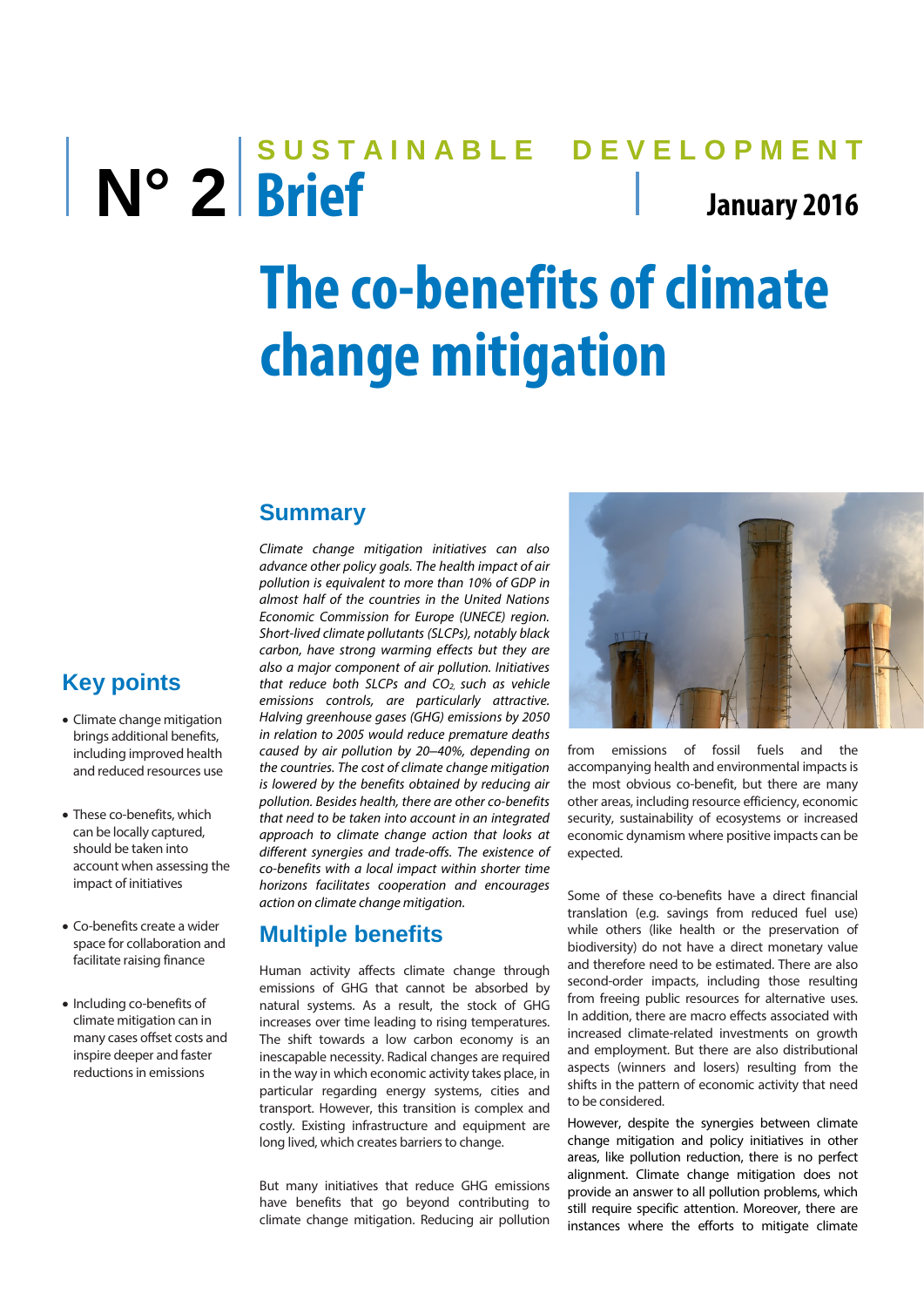change may lead to pollution problems, such as the inappropriate use of biofuels. Diesel cars can be more energy efficient but can also result in increased pollution. The existence of synergies, trade-offs and incomplete alignment of objectives strengthens the rationale for an integrated consideration of these questions, across sectors and policy areas.

#### **It is not only about climate**

The assessment of climate change mitigation initiatives changes, once the existence of these multiple benefits is taken into account. The shift towards a low carbon economy is no longer seen as a necessary but costly transition but also as a source of opportunities to advance other policy objectives simultaneously. Climate mitigation policy can be considered as part of larger strategies for low carbon development, where co-benefits play an [i](#page-4-0)mportant role in the motivation for action<sup>i</sup>. In fact, in some cases, policies may seek the co-benefits as the primary target (for example, reducing pollution or tapping into new forms of energy) while climate change mitigation becomes a collateral effect.

However, co-benefits are not always well documented in GHG emission reduction initiatives, which underestimates their positive impact. The outcome of economic assessments can differ significantly once these co-benefits are factored in. The payoffs of particular projects change once these co-benefits are taken into account, which

**Figure 1.** Emissions on PM 2.5 as used in EMEP models, thousand tons



**Note:** Countries covered by the European Monitoring and Evaluation Programme (EMEP) for monitoring and evaluation of the long-range transmissions of air pollutants. The programme provides scientific support to the UNECE Convention on Long-range Transboundary Air Pollution

Source: WebDab – EMEP database http://www.ceip.at/ms/ceip\_home1/ceip\_home/webdab\_emepdatabase/

raises new financing possibilities. Choosing between different mitigation strategies needs to consider not only the economic costs of implementation and the impact on GHG emissions reduction but also the value of these co-benefits.

#### **Health matters**

Health co-benefits have attracted much attention, as they are obvious and significant. The overall costs of air pollution, which can largely be attributed to the use of fossil fuels, is huge. In the WHO Europe region, the burden, including premature deaths and morbidity, is estimated to be equivalent to around \$1.6 trillion in 2010. In almost half of the countries covered, this represents 10% or more of GDP[ii](#page-4-1) .

OECD work shows that the economic cost of deaths from air pollution in the United States can be estimated at 3.3% of GDP and in Canada is equivalent to 1.7% of GDP[iii.](#page-4-2)

Many initiatives to reduce GHG emissions in household energy, transport, agriculture and electricity generation can help to address existing global health priorities, such as child mortality and non-communicable diseases[iv.](#page-4-3)

However, estimates of these co-benefits vary widely depending on differences in how exposure to pollution influences health risks and in the relation between the willingness to pay to reduce mortality risk and income levels, which is used to assign an economic value to life. Different scenarios can be developed regarding the relation between pollution and health the valuation of health risks.

One study estimated global average health cobenefits at  $$58-380$  per ton of  $CO<sub>2</sub>$ , reduced, with benefits higher in developing than developed countries<sup>[v](#page-4-4)</sup>. In East Asia co-benefits are estimated to be 10–70 times the marginal abatement cost in 2030. According to other studies, the health cobenefits of limiting warming to 2 degrees by 2100 in the EU27 is estimated at \$200 per tonne of  $CO<sub>2</sub>$ reduced<sup>vi</sup>. Other authors estimate health cobenefits in developed countries at \$100 per tonne of CO2, while the modal shift to public transport results in a combined benefit of \$60 per tonne of  $CO<sub>2</sub>$ [vii](#page-4-6)

Short-lived climate pollutants (SLCPs) have strong warming effects but they are also a major component of air pollution. Fine particulate matter (PM 2.5) (Figure 1) is the leading environmental cause of poor health and premature death. Addressing this source of pollution contributes to both climate change mitigation and improved health outcomes. A recent reportvill by the World Health Organisation and the Climate and Clean Air Coalition (of which UNECE is a partner) estimates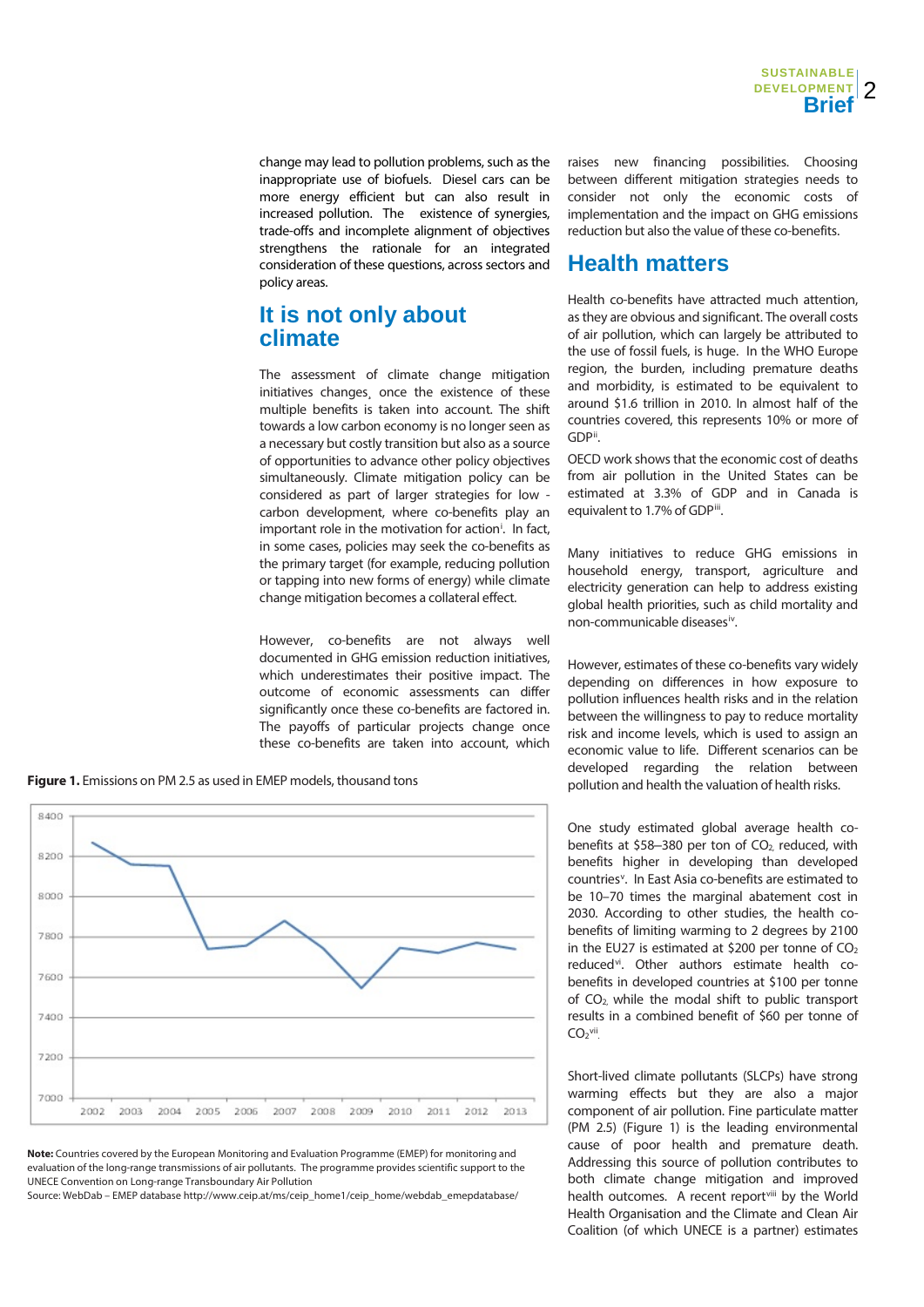## **The work of UNECE**

UNECE activities contribute to climate action with significant co-benefits, including:

- The Convention on [Long-Range](http://www.unece.org/env/lrtap/welcome.html)  **Transboundary Air** [Pollution,](http://www.unece.org/env/lrtap/welcome.html) with its **Gothenburg** [Protocol,](http://www.unece.org/environmental-policy/conventions/envlrtapwelcome/guidance-documents-and-other-methodological-materials/gothenburg-protocol.html) the first legally binding agreement to reduce short-lived climate pollutants.
- [Vehicle regulations](http://www.unece.org/trans/main/welcwp29.html) to reduce emissions and improve efficiency
- [Best practices for](http://www.unece.org/fileadmin/DAM/energy/se/pdfs/cmm/pub/BestPractGuide_MethDrain_es31.pdf)  [methane](http://www.unece.org/fileadmin/DAM/energy/se/pdfs/cmm/pub/BestPractGuide_MethDrain_es31.pdf)  [management](http://www.unece.org/fileadmin/DAM/energy/se/pdfs/cmm/pub/BestPractGuide_MethDrain_es31.pdf)
- Cleaner **energy** [production from](http://www.unece.org/forests/areas-of-work/markets/forestsfpmoutputs/wood-energy.html)  [wood](http://www.unece.org/forests/areas-of-work/markets/forestsfpmoutputs/wood-energy.html)
- [The Transport,](http://www.unece.org/thepep/en/welcome.html)  [Health and](http://www.unece.org/thepep/en/welcome.html)  [Environment Pan-](http://www.unece.org/thepep/en/welcome.html)**European** [Programme \(the](http://www.unece.org/thepep/en/welcome.html)  [PEP\)](http://www.unece.org/thepep/en/welcome.html)

that outdoor exposure to PM 2.5, of which black carbon makes up a major part, is the cause of around 3.7 million premature deaths annually. Including the impact of indoor pollution, resulting from households' combustion of solid fuel, the total estimated number of premature deaths is 7 million annually worldwide. Residential burning of biomass in the UNECE region has been identified as a problem under the Convention on Long- range Transboundary Air Pollution.

The Climate and Clean Air Coalition estimates that large scale mitigation of short-lived climate pollutants by 2030 would have not only positive climate-related effects (reducing the rate of sealevel rise by 20% by 2050) but would also avoid 2.4 million deaths annually from outdoor air pollution<sup>ix</sup>.

Actions that reduce both SLCPs and long-lived GHG while generating significant health benefits are particularly attractive policies to support the goal to keep temperature increases within 2 degrees. Stricter vehicle emissions and efficiency standards are good examples of this type of initiative. This is an area where the UNECE plays a key role through the World Forum for Harmonization of Vehicle Regulations.

The shift towards the use of gas, a cleaner fossil fuel, has a larger impact on health outcomes than on cutting GHG but can nevertheless contribute to both targets (climate change mitigation and reduced pollution). A number of case studies presented in a recent report<sup> $x$ </sup> by the International Gas Union showed how initiatives to reduce the use of fuel oil with cleaner alternatives have resulted in cleaner air while reducing GHG emissions in a number of cities.

Air pollution co-benefits offset the cost of climate change mitigation. OECD estimates for both OECD and non-OECD countries show that these benefits can cover a significant part of the cost of mitigation of initiatives<sup>xi</sup>. However, if the primary objective remains reducing air pollution, there are other mechanisms that are cheaper than mitigation initiatives. Halving GHG emissions by 2050 in relation to 2005 would reduce premature deaths caused by air pollution by 20-40%, depending on the region.

The health implications depend on the sectors where the cuts take place. This, in turn, depends on the time horizon, as actions are expected to take place initially in sectors with lower abatement costs, such as the electricity sector. However, this is a relatively less polluting sector and therefore the health impact is less significant. As cuts shift to the transport and household energy consumption sectors, the health benefits become larger.

## **Putting it all together**

While ideally the full range of cost and benefits of any climate mitigation initiative should be taken into account, in practice, the focus is on a rather narrow range of direct consequences, including the more mainstream benefits of reducing air pollution and related health impacts. However, there are other positive implications that should not be neglected.

A review [xiio](#page-4-11)f a number of case studies assessing the importance of co-benefits, which were defined in this context as going beyond the primary focus of the project (energy saving, electricity generation or others), found that these can be very substantial. For example, in a number of forest projects, nonclimate co-benefits represented between 53-92% of total benefits. Co-benefits can represent between 50-350% of direct benefits from investment in energy efficiency and renewable energy sources, with health factors dominating. The estimation of these co-benefits largely depends on the context in which the project takes place and the modalities of implementation, which prevents deriving generally applicable rules on the size of these ancillary benefits. But the general implication is that these co-benefits can be substantial.

Reducing dependence on fossil fuels also brings other positive consequences by decreasing the danger of disruptions in energy supply from importing countries or the potential for economic losses due to price volatility. Estimates for these benefits are available mainly for the US market, where they are equivalent to \$5 per tonne of  $CO<sub>2</sub>xiii}$ .

There are not only benefits but also indirect costs or trade-offs associated to some climate mitigation initiatives. For example, increased use of energy from commercial biomass may contribute to reducing GHG emissions but can also have a negative impact on biodiversity. On the other hand, a shift towards non-commercial fuels from biomass by households, as a result of the increased cost of other fuels due to mitigation policies, may have detrimental health effects. These have been highlighted in a report of the Task Force on Health Aspects of Air Pollution, a joint body of the WHO European Centre for Environment and Health and the UNECE Air Convention<sup>xiv</sup>. UNECE is also working to promote cleaner energy from wood.

These examples show the need for coordination of initiatives that takes into account different interactions. The Intergovernmental Panel on Climate Change $^{xy}$  acknowledges that mitigation measures can also have an impact on other policy goals, creating the possibility of co-benefits or adverse side effects. These linkages, if appropriately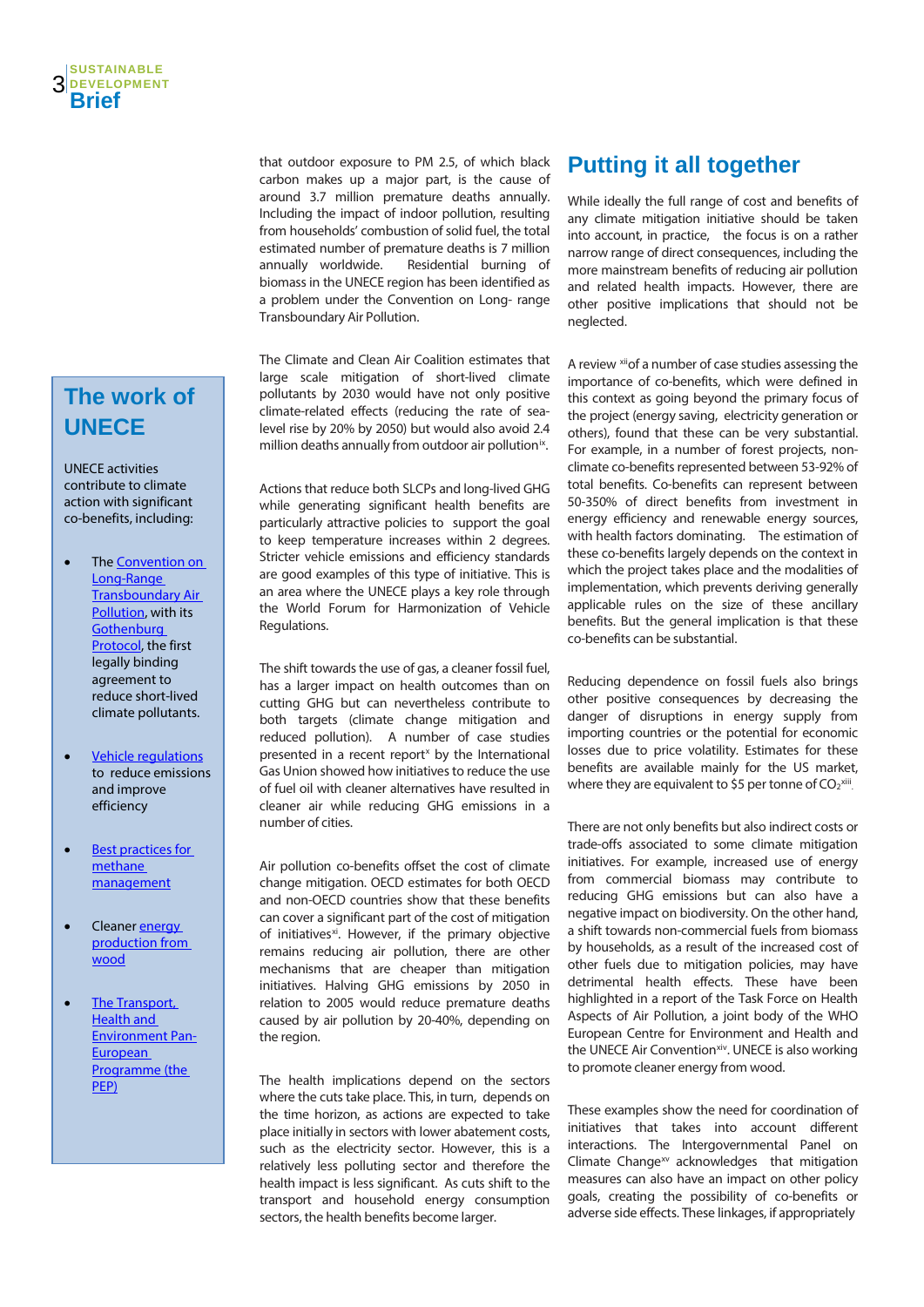managed, provide a stronger foundation for climate action. An integrated approach that looks at complementarities and trade-offs across multiple objectives in energy systems, transport, urban planning and land use can better take advantage of potential synergies.

#### **A wider scope for cooperation**

The existence of significant co-benefits radically changes the incentives for both individual (national) and collective (international) action. Addressing climate change through collective action suffers from a typical market failure – the tragedy of the commons – as the benefits of climate change action are not appropriable. But the presence of co-benefits opens new possibilities. Climate change mitigation actions can be in the countries' own national interests, leaving aside the global climate benefits. Even in the absence of an international global regime to enforce climate change mitigation actions, countries have incentives to undertake initiatives to reap these cobenefits, for example, to reduce pollution<sup>xvi</sup>.

According to the Global Commission on the Economy and the Climate, more than 50% ( or up to 90%) of the reductions in GHG emissions required to prevent temperatures raising above 2 degrees could be achieved through measures that are in the direct interest of countries undertaking them, once benefits other than mitigation are taken into account[xvii.](#page-4-16)

An IMF study<sup>xv[i](#page-4-17)ii</sup> estimates that the notional carbon price that takes into account only national benefits would be, on average, for the top twenty emitting countries, \$57.5 per ton of  $CO<sub>2</sub>$ , raising around 2% of GDP in revenues. If these revenues are recycled to cut income taxes, co-benefits would exceed the costs of carbon pricing. These benefits accrue mainly as a result of the health impact of reduced air pollution at coal plants and lower automobile externalities. There is a significant variation of cobenefits across countries, which basically depends on the exposure of the population to air pollution and the presence of other instruments correcting for negative externalities.

If the costs of climate change mitigation actions can be offset, at least partially, by co-benefits, this would facilitate making more ambitious efforts, including by reducing the political resistance to change. The support of a wider range of groups, representing different interests, could be mobilised for climate change action.

Co-benefits (for example, the reduction of air pollution) are available within much shorter time horizons than the direct effects of climate change mitigation.<sup>[xix](#page-4-18)</sup> This has both economic and political implications. If a rate of discount is used to compare future benefits against immediate costs, co-benefits that take place earlier would receive a higher weight<sup>xx</sup>. Politically, it is easier to gather support to finance initiatives that are yielding a return in a more immediate future. The benefits of addressing climate change are mostly enjoyed by future generations while co-benefits accrue to current generations (i.e. the electorates that support incumbent policymakers). Climate change actions can be justified in terms of current benefits, such as reducing air pollution or creating new job opportunities, rather than as answers to the need to avoid more distant threats.

The existence of these co-benefits has also a positive impact on international cooperation, as the focus shifts from an exclusive emphasis on how to share the costs of reducing GHG emissions. This broader focus provides a stronger rationale for coordination, sharing lessons among countries and supporting each other in the path towards low carbon economies<sup>xxi</sup>.